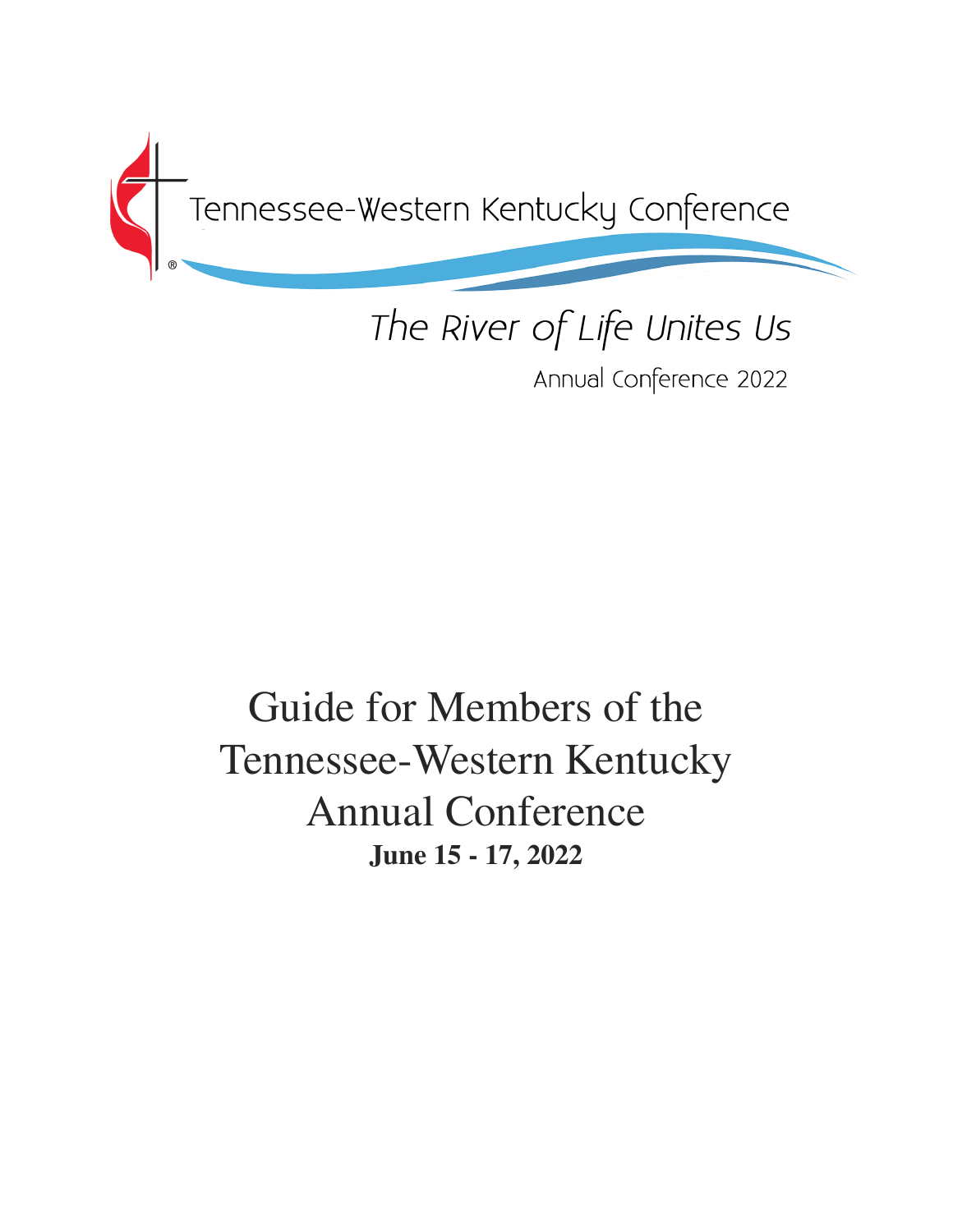### *THE MISSION OF THE TENNESSEE-WESTERN KENTUCKY CONFERENCE …is to discover, equip, connect, and send lay and clergy leaders who shape congregations that offer Jesus Christ to a hurting world one neighborhood at a time.*

In the United States, the United Methodist Church has 54 annual conferences, supervised by bishops in 46 episcopal areas. There are 75 annual conferences in Africa, Europe, Eurasia, and the Philippines, which are supervised by 20 bishops.

The Tennessee-Western Kentucky Conference, in the Southeastern Jurisdiction, is led by Bishop Bill McAlilly, who was elected as a bishop at the Southeastern Jurisdictional Conference in 2012. Bishops often serve for two consecutive four-year terms. Our conference has 921 churches. Bishop McAlilly presides over the annual conference session but, as in the General Conference, does not vote.

[Conference](http://www.bwcumc.org/about/staff-directory/) staff includes the bishop and episcopal staff, nine district superintendents and their respective district support, several conference program and support staff, financial/operations staff, and communications staff.

#### **District Superintendents**

Caney Fork River District: Rev. Donna Parramore Cumberland River District: Rev. Scott Aleridge (*projected: Rev. Jerry Wallace*) Harpeth River District: Rev. Allen Black (*projected: Rev. Dr. Vona Wilson*) Metro District: Rev. Autura Eason-Williams Mississippi River District: Rev. Dr. Cynthia Davis (*projected: Rev. David Weatherly*) Purchase District: Rev. Nancy Johnston Varden Red River District: Rev. Pat Freudenthal Stones River District: Rev. Chip Hunter Tennessee River District: Rev. Dan Camp

Each local congregation and multiple point charge belongs to a district. They are presided over by either an ordained elder or a probationary elder, ordained deacon, local pastor, part-time local pastor, student pastor, certified lay minister, certified lay speaker, or supply pastor.

#### **Who are members of the annual conference?**

All clergy (elders and deacons, active and retired) hold their membership in the annual conference, not in a local church. Deaconesses and diaconal ministers, both retired and active, are lay members of annual conference.

*The Book of Discipline* requires an equal number of laity and clergy to be members of the annual conference session. To be a voting member, a lay person must be elected by their local congregation/charge through a nomination and voting process that is held at the church's annual charge conference.

The charge conference is to the local church what the annual conference session is to the conference; i.e., the annual business meeting. Charge conferences may happen more often, but they must happen at least once a year, under the rules of *The Book of Discipline*. A district superintendent or their designee presides.

Laity are *members* of the annual conference, whereas *delegates* are those who are elected to represent the annual conference at jurisdictional and General conferences. There are several at-large members to annual conference, who, by virtue of their district, conference or national positions, are also voting members of the annual conference.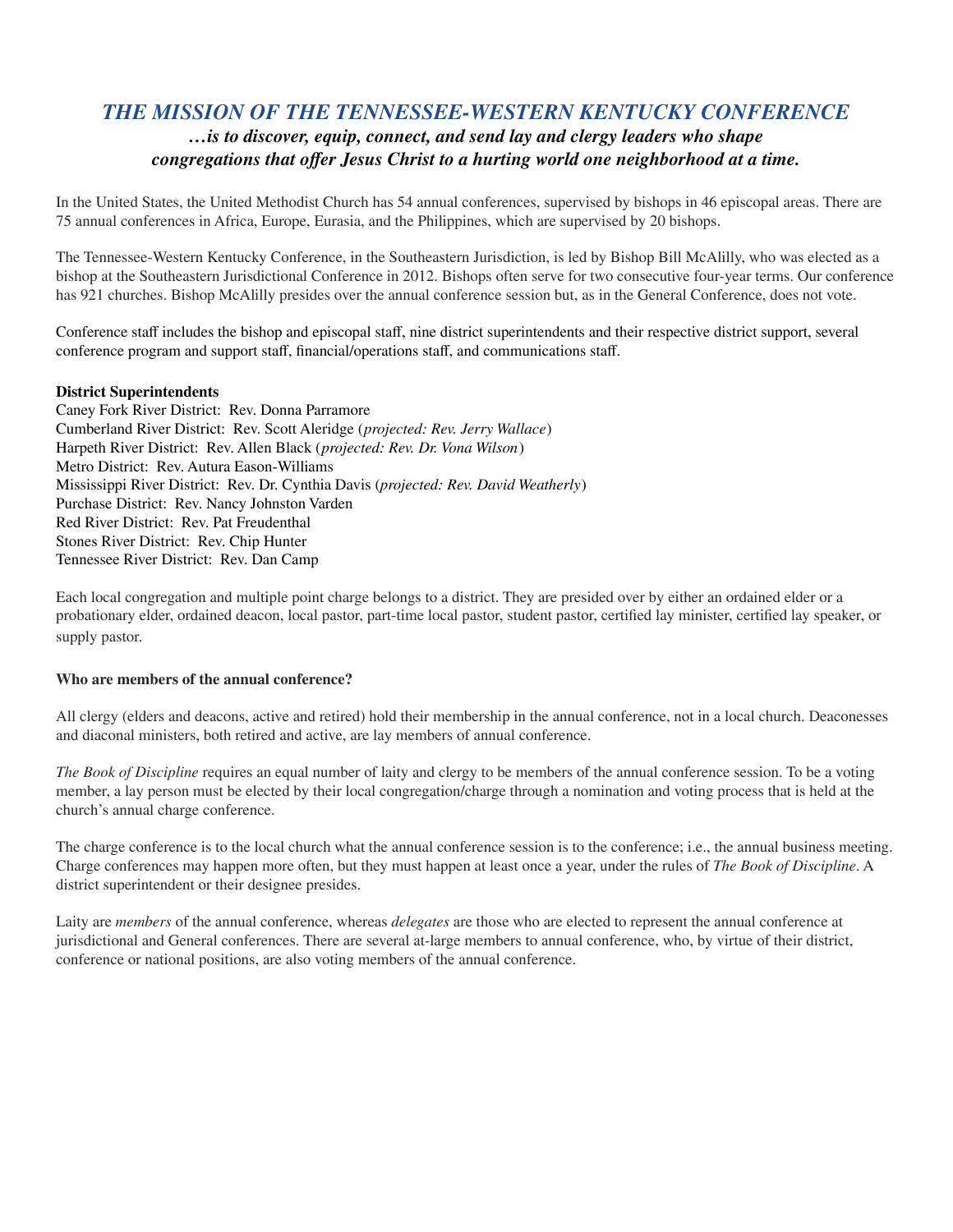

## **1 st SESSION OF THE TENNESSEE-WESTERN KENTUCKY CONFERENCE**

## Theme: *The River of Life Unites Us*

The annual conference session is presided over by the resident bishop, who is the legal chairperson of the annual conference.

Resident Bishop: Bishop William "Bill" T. McAlilly Assistant to the Bishop: Rev. Dr. Rob Martin Conference Secretary: Rev. Monica Mowdy (*elected for a four-year term at beginning of the quadrennium*) Conference Treasurer: Larry Davis Chancellor: Lisa Carson Associate Chancellor: Zack McMillen Conference Lay Leader: Janice McCallen

Assistant Secretaries: Rev. Nancy Speas and Rev. Erin Beasley – take minutes and keep track of all the business that occurs during business sessions. Head Teller: Rev. Stephen Saul – oversees the validation of the voting process during the business sessions; receives motion forms from the floor and monitors microphones during business sessions. Floor Manager: Rev. Brian Marcoulier – assists with the flow of the business sessions by assuring that speakers and those

making reports are available at their appointed time and to assist those at the head table. Pages

– provide technical assistance, answer questions, and may serve as ushers.

#### **What is the business of the annual conference session?**

Members will be called upon to vote on several items including the annual budget for next year, resolutions, the consent agenda, and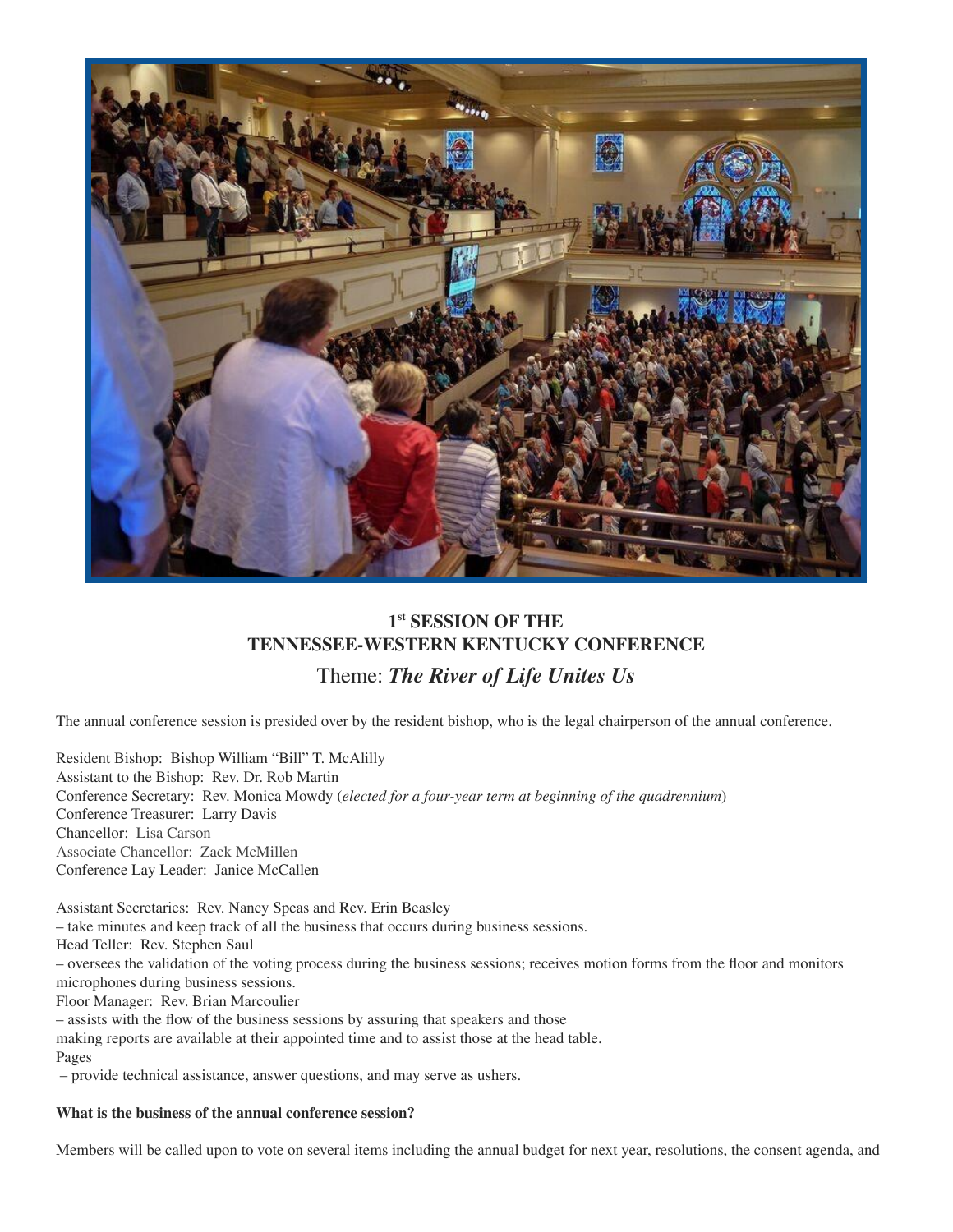any other items brought forth before the body. In the year prior to General and jurisdictional conferences, voting on delegates takes place. You can find all materials presented in advance on the conference website and in the app.

Annual conference also includes many opportunities for inspirational worship, reports from areas of the conference; and the Service of Licensing, Commissioning, and Ordination. You will also participate in other celebrations of various kinds, prayers for discernment, and times of learning and fellowship.

#### **View the conference schedule for a list of planned events at <https://twkumc.org/AC2022/>**

#### **Annual conference 2022 offering**

The annual conference offering this year will go to TWK Disaster Response so our teams can continue to assist survivors of natural disasters that have occurred in our conference. This offering will be taken up during opening worship. An online giving link will be available on the annual conference webpage



#### **Who can vote and how do I vote?**

When you check in, you are given a name badge with a stripe at the bottom indicating your voting status. Early in the conference schedule, the bishop declares the boundaries of the bar. People who are not allowed to vote, i.e. guests and friends, staff and a few others, must sit outside the bar. (The bar may be open for guests due to the fact we may have low enough registration.)

#### **To be eligible and able to vote:**

You must use your issued voting code, which comes to you by email from GNTV. You will need a personal device with its own data plan. You may vote from anywhere your device will work. (This is a hybrid conference.) Lay members vote. Clergy vote. Guests do not.

If you wish to be recognized to speak to a motion, **whether in-person or online**, you will need to use the *get recognized* feature on the GNTV website. For instructions, go to <https://gntv.info/virtual-event-help/>. If recognized by the bishop, you will then use the *raise hand* feature on the Zoom webinar. The TWKUMC limits speeches to three speeches for and three speeches against, each limited to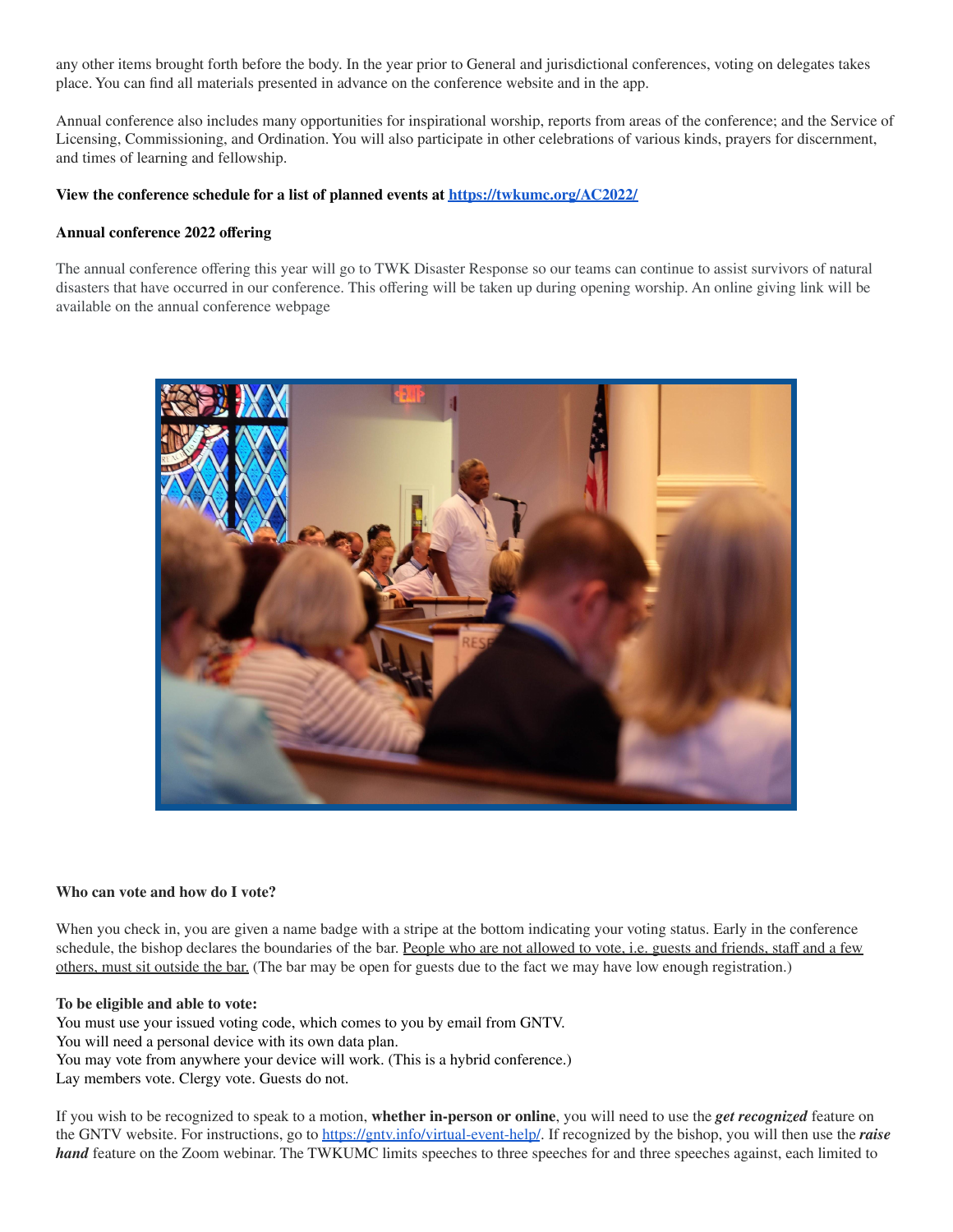three minutes. If making or amending a motion, you will need to have your copy/text ready and paste it into the Get Recognized text box, so that the bishop and the screens can say it exactly right when asking for a vote. Robert's Rules of Order are followed. For more information on this process, please go to our conference website at [https://twkumc.org/news/gntv-voting-aid-resources/.](https://twkumc.org/news/gntv-voting-aid-resources/) The bishop's decisions must conform to the conference's Standing Rules. See rules at <https://twkumc.org/wp-content/uploads/2022/01/TWK-Standing-Rules-Final.pdf>.

Alternate members, elected by each church, may attend to hear the debate and procedures, but may not vote. If a lay member to annual conference is unable to fulfill their duties as the representative of a charge to annual conference, the alternate lay member to annual conference from that charge, elected at charge conference, can fill their position. This change must be cleared through your district office and recognized by the conference secretary. To request a change, submit an email to your district administrative assistant. (If the pastor is not able to do so, the same can be submitted by the district superintendent of the district for that charge). Until something official has been submitted, the alternate to annual conference will not be given voting credentials.

Any member may move for the question, which takes precedence over the debate going on. You will use your get recognized feature on the Zoom meeting event. It requires two-thirds agreement. The annual conference session follows its own Standing Rules. In any parliamentary situation not clearly covered by the Standing Rules, the conference is governed in its actions by the current edition of *[Robert's](http://www.robertsrules.org/) Rules of Order*.

#### **What if I have questions while attending annual conference?**

If you have a general question about annual conference or the facility, please ask a friendly volunteer at the Guest Help Desk or find a conference staff member.

#### **How do I know what to report back to my church?**

The Communications team will do a conference recap article — available on the conference website at https://www.twkumc.org/ac2022/ soon after the close of annual conference. That page is where you can find links to just about everything you will need to know about annual conference.

#### **Sometimes I don't understand what is meant. Can you help?**

Here is a list of jargon, words that we United Methodists use without thinking, but that someone new to the process might have trouble with. It's in alphabetical order for easy reference.

*Apportionments*: Every church is expected to pay its apportionments, the share of the overall expenses of running a large denomination, jurisdiction, annual conference and district. Apportionment giving financially underwrites United Methodist ministry and mission beyond the local church. The amount for each church is reached by a specific formula.

*The Book of Discipline:* This is the official manual of procedures and regulations. It covers every aspect of church life, doctrine, guidance for Christian behavior, procedures for becoming a church member or minister, protocols for organizing and administering local churches, annual conferences, districts and churchwide boards and agencies, as well as rules of church law. It is revised every four years at General Conference.

The current one is dated 2016. The last General Conference was May 10-20, 2016, in Portland, Oregon. A special session was held in February 2019 in St. Louis. Due to the COVID-19 pandemic, General Conference has been postponed and is tentatively scheduled for 2023.

*The Book of Resolutions*: This book explains the many social and justice ministries' actions that The United Methodist Church believes in, teaches, and practices. It contains all resolutions or pronouncements on issues approved by the General Conference and currently valid.

*Cabinet:* The appointive cabinet includes the bishop, the assistant to the bishop, nine district superintendents, the treasurer/director of administrative services, and the connectional ministries officer.

*Central Conference:* This refers to the seven geographic areas of Africa, Europe, Eurasia, and the Philippines, each composed of annual conferences. Our partner conferences in Zimbabwe and Russia are each part of the Central Conferences. We are also partners with Methodist churches in South Korea and Puerto Rico.

*Charge Conference:* The basic policy-making body of the local congregation. It reviews the congregation's ministries, endorses candidates for ministry, and sets clergy compensation.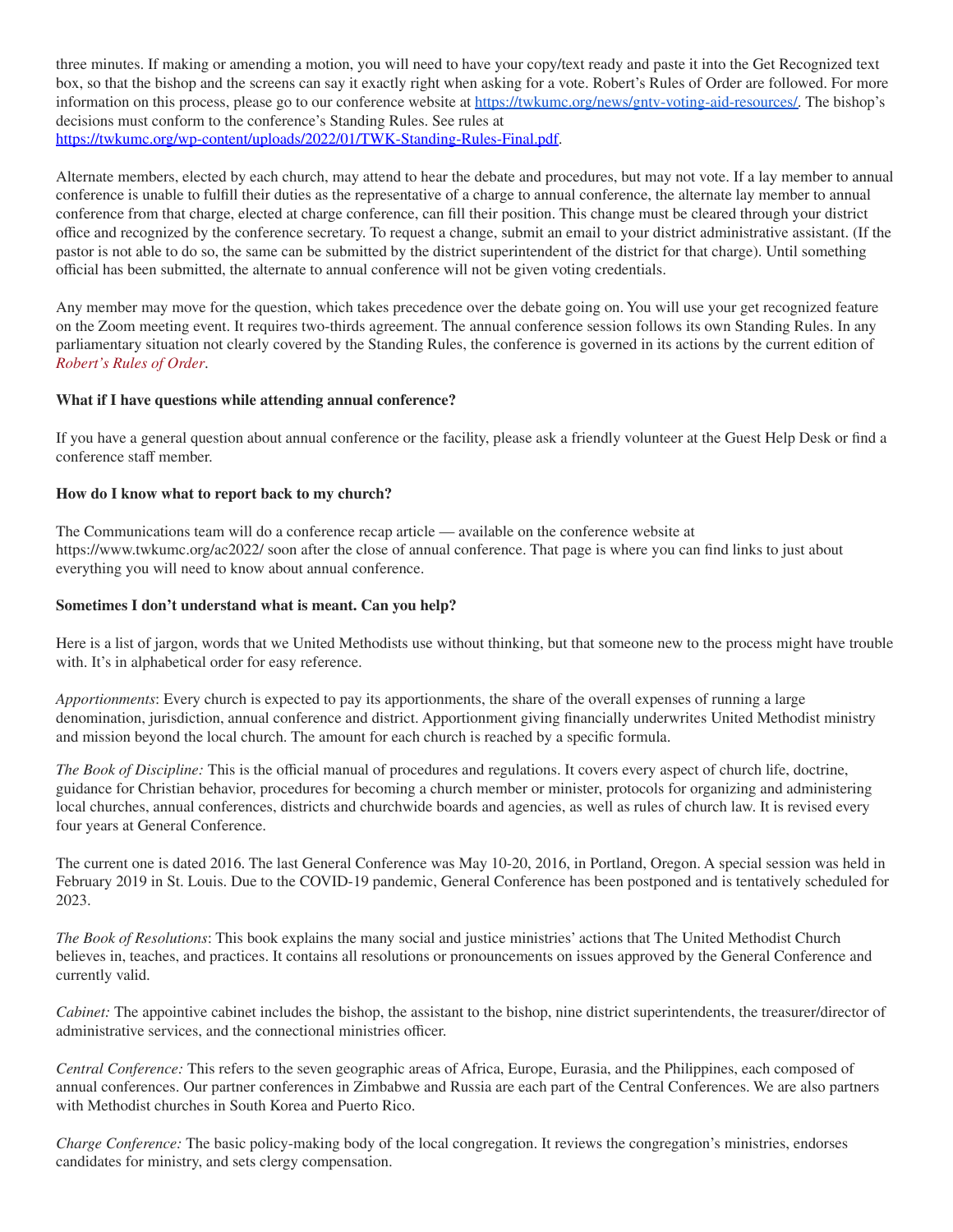*Connectional:* You often hear this word used, as in "We're a connectional church." It's unique to The United Methodist Church and simply means all United Methodist leaders and congregations throughout the world are connected by certain loyalties and commitments that call us to live in covenantal accountability. Connectionalism empowers us to be in ministry around the world and our relationships are on equal footing, not one dominating over another.

*Deacon:* A person ordained to lifetime ministry of Word and service to community and congregation. Deacons are not part of the itinerant system, which appoints pastors to congregations; rather, they find their own positions that are then approved by the bishop. After ordination, they carry the title reverend.

*District:* Regional group of churches or charges, supervised by a district superintendent. The Tennessee-Western Kentucky Conference has nine district superintendents, who are appointed by the bishop to administer the work of the Church within a particular geographic area.

*Elder:* A person ordained to a lifetime ministry of service, Word, sacrament and order. They are authorized to administer the sacraments of Holy Baptism and Holy Communion and to order the church for mission and ministry. After ordination, they are referred to as reverend. Elders are itinerant and are designated to serve through the appointive system.

*Itinerancy:* The system of The United Methodist Church by which pastors are appointed to their charges by the bishops, unlike other denominations where a pastor is called. Elders in the United Methodist Church are guaranteed an appointment and are under obligation to serve where appointed.

*Licensed Local Pastor (LLC):* A licensed local pastor, annually approved by the District Committee on Ordained Ministry (dCOM), who is authorized to perform all duties of an ordained minister while assigned to a particular church or charge under the supervision of a district superintendent. A licensed pastor is recognized as clergy only while they are under an appointment. There are full time and part time local pastors.

*Provisional Elder or Deacon*: In the process toward ordination for either deacons or elders, there is a three-year period that is somewhat like an internship. They serve a congregation or Christian ministry, study, take tests, and develop their spiritual life and leadership. After certain requirements are achieved and with the recommendation of their District Committee on Ordained Ministry (dCOM), they apply to be commissioned. The Board of Ordained Ministry reviews the applications and will recommend them for commissioning or to defer as a way to continue to discern and ready themselves for the work ahead. Once commissioned, after successfully completing all required courses, participating in the Residents in Ministry (RIM) process, finalizing the application process, and then with the approval of the Board of Ordained Ministry, the person is put before clergy colleagues and with their approval can be ordained. The term has changed from probationary to provisional, but the old name lingers.

*Social Principles*: A document setting forth the basic position of The United Methodist Church on important social issues. Each General Conference reviews the Social [Principles](http://www.umc.org/what-we-believe/social-principles-social-creed) document, makes changes, and reissues it in full in *The Book of Discipline*.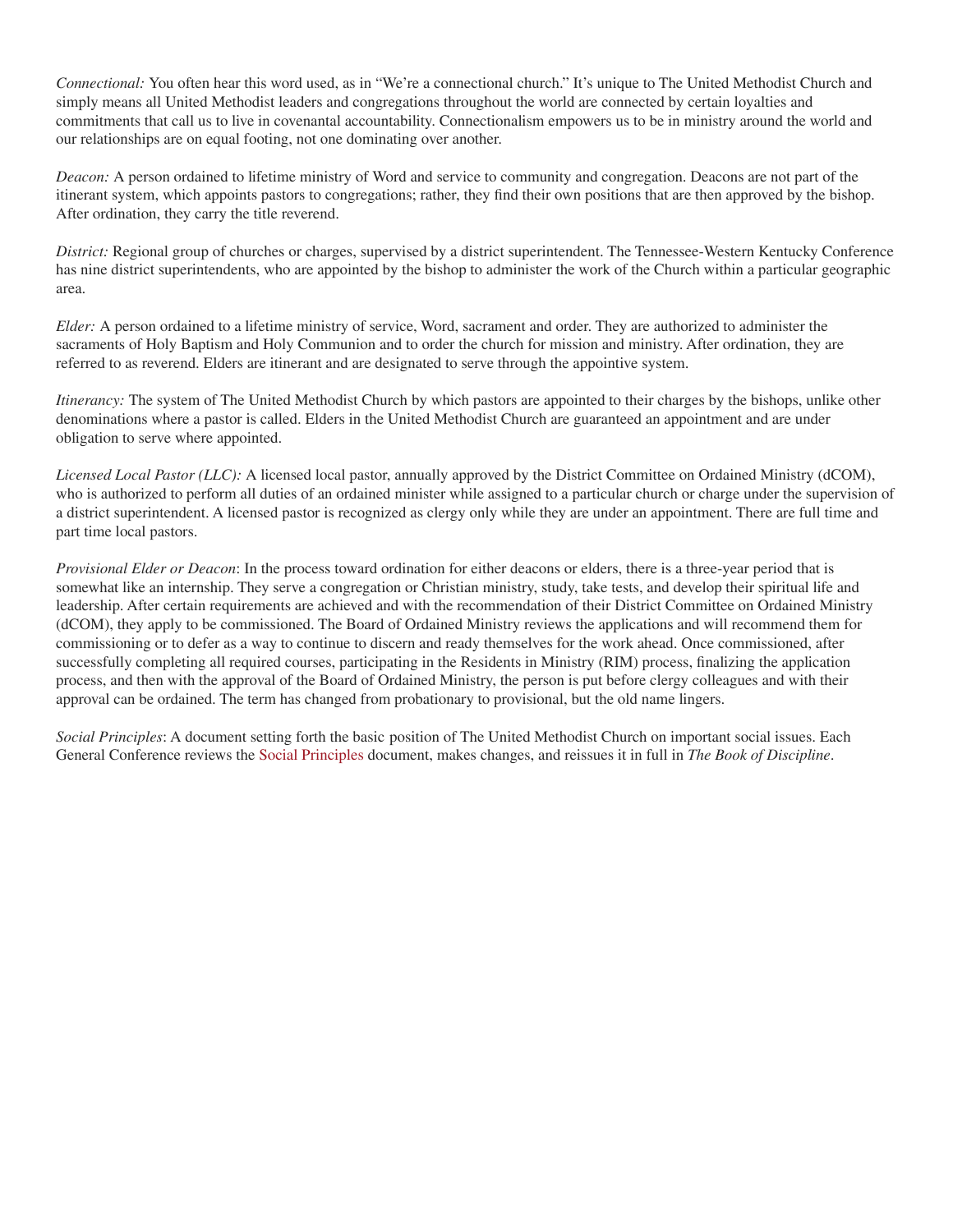## **Information on the General Church**



The United Methodist Church does not have a central headquarters or a single executive leader. Duties are divided among bodies that include the General Conference, the Council of Bishops and the Judicial Council. Each of these entities is required by our Constitution, a foundational document, to be part of our structure, and plays a significant role in the life of the church.

**The General Conference**: The United Methodist General Conference meets every four years, with no fewer than 600, nor more than 1,000 delegates. It last met in [February](http://www.umc.org/topics/general-conference-2016) 2019, in a special session to debate a single issue. The last full session of General Conference was in 2016 in Portland, Oregon. At the General Conference session, delegates from all over the world voted on many items which amended and were added to the *The Book of [Discipline](https://www.cokesbury.com/forms/DynamicContent.aspx?id=87&pageid=920)* and *The Book of [Resolutions](https://www.cokesbury.com/product/9781501833243/the-book-of-resolutions-of-the-united-methodist-church-2016/)*. The General Conference might be compared to the legislative branch of the U.S. government. The General Conference is the only official voice of The United Methodist Church. Though bishops preside over the General Conference, they have no vote.

Working with the General Conference is the **Council of Bishops**, 164 active and retired bishops from all over the world, who meet somewhat like the executive branch of the U.S. government. Currently, the U.S. has 46 bishops who administer 56 annual conferences. They elect their own leader each quadrennium.

The president of the Council of Bishops is Bishop Thomas Bickerton (2022), who serves the New York Episcopal Area.

As the denomination's Supreme Court, a nine-member **Judicial Council** — composed of both laity and clergy — interprets church law and determines constitutionality of proceedings at all levels of church life. It usually meets twice a year in the spring and fall to consider whether actions of various church bodies adhere to the Constitution and *The Book of Discipline*.

**The next largest body is the jurisdictional conference.** There are five jurisdictions in the United States: Northeastern, North Central, Southeastern, South Central, and Western.

The Tennessee-Western Kentucky Conference is one of 13 conferences (nine bishops) that belong to the Southeastern Jurisdiction. <http://www.sejumc.org/>